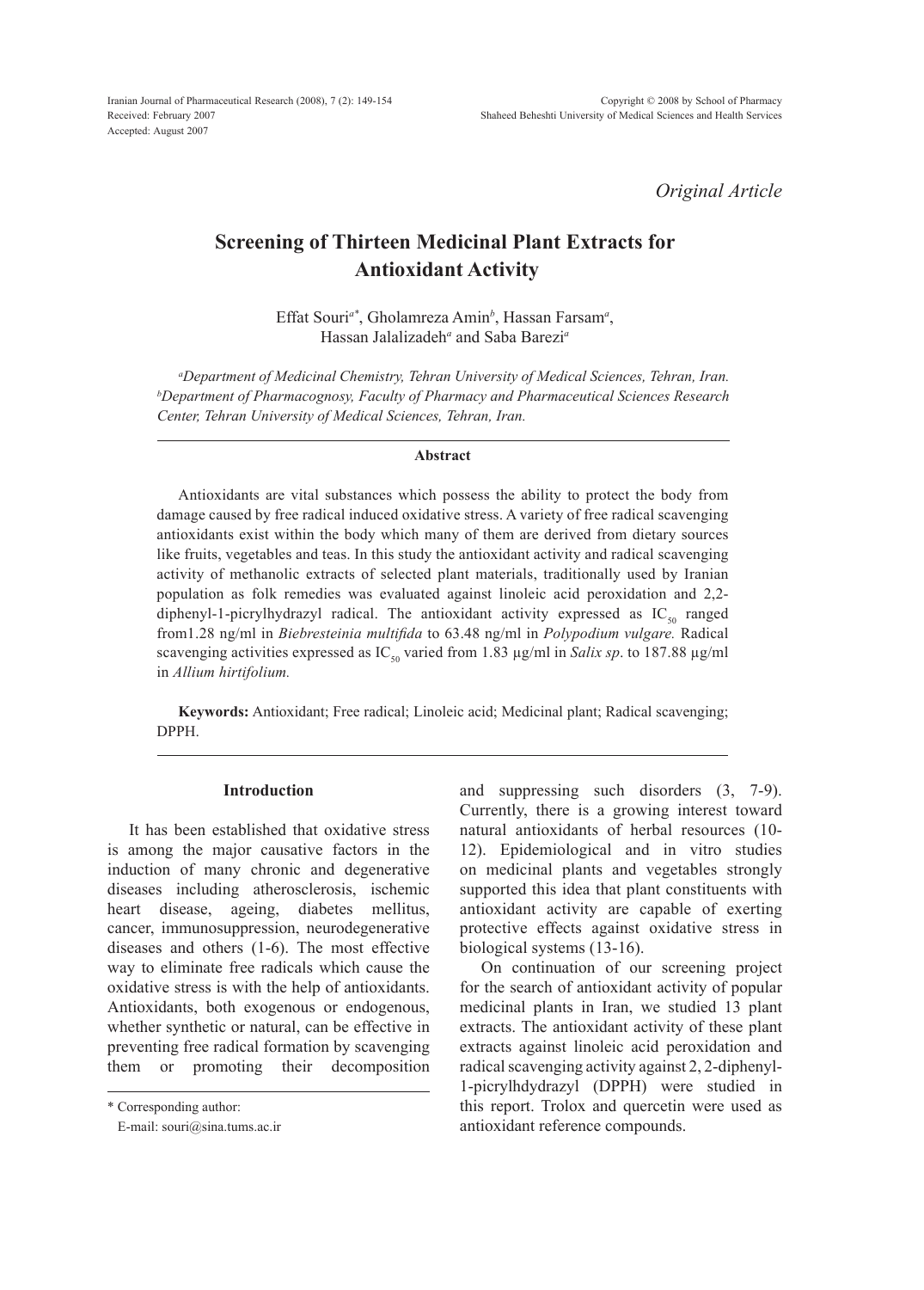## **Experimental**

## *Plant material*

Thirteen medicinal plant materials were purchased from the local herbal market of Tehran. Voucher specimens from all plant materials were deposited at the Herbal Museum, Department of Pharmacognosy, Faculty of Pharmacy, Tehran University of Medical Sciences for identification. The plant materials were cleaned and powdered. The botanical name, family name, English name, part used, and traditional use (17) are presented in Table 1.

### *Chemicals*

Linoleic acid was obtained from Merck (Darmstadt, Germany). 1, 3-diethy-2thiobarbituric acid (DETBA) and Trolox, a vitamin E analog (6-hydroxy, 2, 5, 7, 8 tetramethylchroman-2-carboxylic acid), was purchased from Aldrich Chemical Co. (Milwaukee, WI, USA). Sodium dodecyl sulfate (SDS) and butylated hydroxytoluene (BHT) were purchased from Sigma Chemical Co. (St. Louis, MO, USA). 2, 2-Diphenyl-1-picrylhydrazyl (DPPH) and quercetin dehydrate were purchased from Fluka (Buchs SG. Switzerland). All other chemicals and solvents were of analytical grade from Merck.

### *Extraction*

A quantity (100 g) of each powdered plant material was soaked in 300 ml of methanol after 1h stirring at room temperature overnight. The solvent was decanted and the residue was macerated two more days with the same solvent. The pooled solvents were combined and filtered. The filtrates were concentrated under reduced pressure and their extract yields were calculated. The extraction yields (% dry weight basis) are presented in Table 1.

# *Antioxidant activity on linoleic acid peroxidation*

The antioxidant activity of plant extracts against peroxidation of linoleic acid was

| <b>Table 1.</b> Characteristics of the used medicinal plants. |  |  |
|---------------------------------------------------------------|--|--|

| Extract yield $(\% )$ | <b>Traditional indications</b>           | Part used        | <b>English name</b> | <b>Family name</b>   | Scientific name                      |
|-----------------------|------------------------------------------|------------------|---------------------|----------------------|--------------------------------------|
| 13.0                  | Stomach pain, Disinfectant               | Flower           | Yarrow              | Compositae           | Achillea tenuifolia Lam.             |
| 6.1                   | Rheumatoid,<br>pain, Expectorant         | Corm             | Wild garlic         | Alliaceae            | Allium hirtifolium Bioss.            |
| 13.7                  | Analgesic, Carminative,<br>Tonic         | Fruit            | Milk vetch          | Papilionaceae        | Astragalus hamosus L.                |
| 16.0                  | Rheumatoid pain                          | Root             | Bieberstein         | <b>Berberidaceae</b> | Biebresteinia multifida DC.          |
| 15.8                  | Hemorrhoid,<br>Rheumatoid pain, Laxative | Fruit            | Bitter apple        | Cucurbitaceae        | Citrulus colocynthis (L.)<br>Schrad. |
| 9.1                   | Analgesic                                | Root stock       | Colchicum corm      | Colchicaceae         | Colchicum speciosum Stev.            |
| 15.6                  | Inflammation, Tonic,<br>Flavoring        | Rhizom           | Zedoary             | Zingiberaceae        | Curcuma zedoaria Rosc.               |
| 17.3                  | Carminative, Stomach pain                | Leaf             | Mint                | Labiatae             | Mentha spicata L.                    |
| 24.7                  | Rheumatoid pain                          | Rhizom           | Common polypody     | Polypodiaceae        | Polypodium vulgare L.                |
| 6.8                   | Fever, Rheumatoid pain                   | Stem bark        | Willow bark         | Salicaceae           | Salix sp.                            |
| 7.4                   | Gum hemorrage and<br>complaints          | Stem             | Miswak              | Salvadoraceae        | Salvadora persica L.                 |
| 17.2                  | Carminative,<br>Rheumatoid pain          | Aerial part      | Mountain sage       | Labiatae             | Salvia hydrangea DC.                 |
| 18.4                  | Stomach pain, Analgesic,<br>Colds        | Leaf and<br>twig | Saatar              | Labiatae             | Zataria multiflora Boiss.            |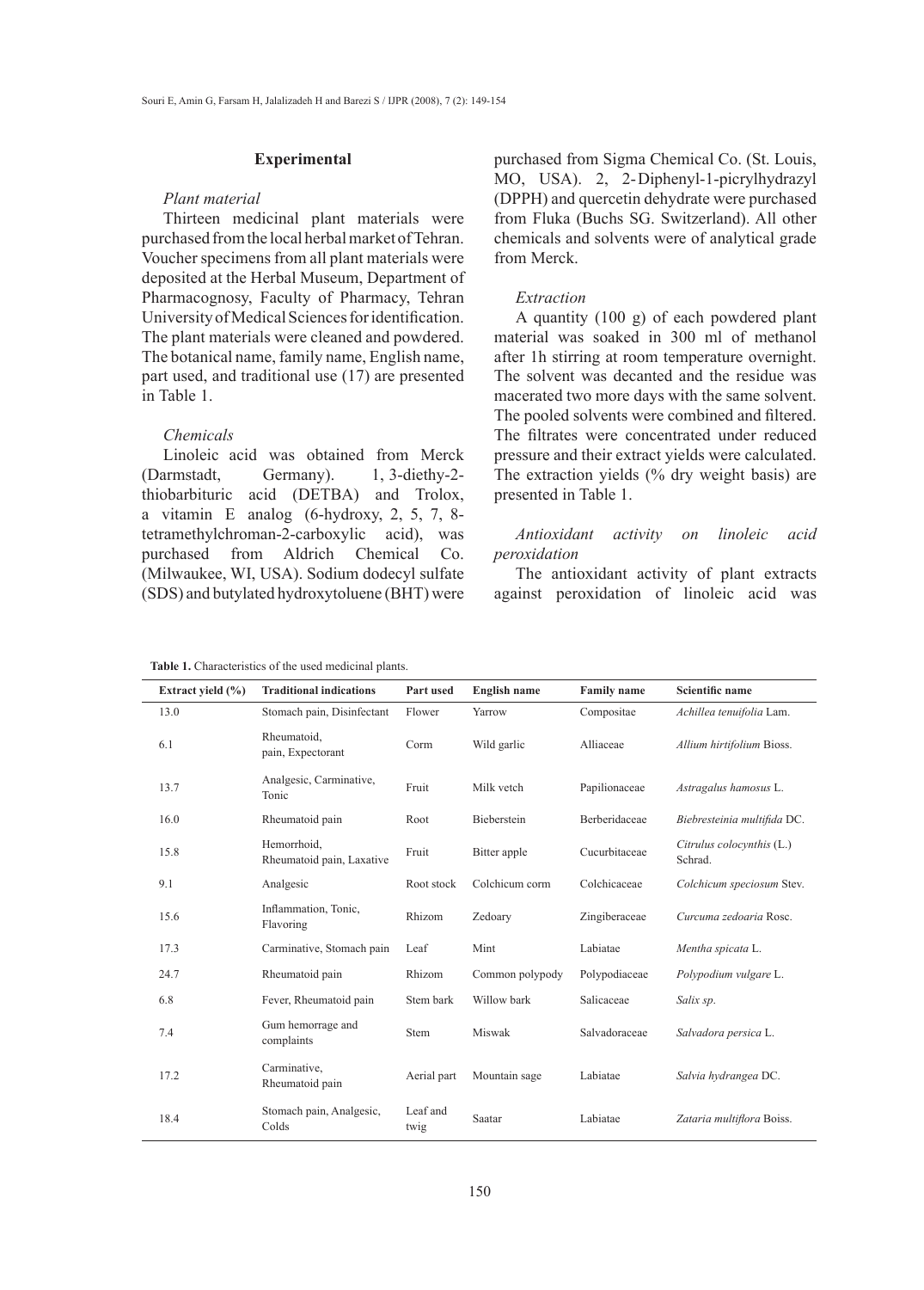determined based on a method reported by Furuta et al (18). Trolox and quercetin were used as reference compounds. Three dilutions of each extract in methanol (0.002, 0.02 and 0.2 mg/ml) were prepared. For a typical assay an aliquot of  $20 \mu l$  of each dilution was mixed with 20  $\mu$ l of 2 mg/ml linoleic acid in ethanol and incubated at 80°C for 60 min. Incubated samples were cooled in an ice bath, followed by addition of 200 µl of 20 mM BHT, 200 µl of 8% SDS and 400 µl of distilled water. After mixing, 3.2 ml of 12.5 mM DETBA in sodium phosphate buffer (0.125 M, pH 3.0) warmed to 50°C was added. After mixing, the tubes were heated at 95 °C for 15 min, and cooled in an ice bath. Then 4 ml of ethyl acetate was added to each tube, vortexed to extract the pink adduct from the aqueous phase, and centrifuged at 700 g for 10 min  $(F_1)$ . A control containing linoleic acid and other additives without antioxidants, representing 100% lipid peroxidation was also prepared  $(F_2)$ . The fluorescence intensities of ethyl acetate layer of sample  $(F_1)$  and control solution  $(F_2)$  were measured at an excitation wavelength of 515 nm and an emission wavelength of 555 nm in a spectrofluorimeter (Model RF-5000, Shimadzu, Kyoto, Japan) against their blanks ( $F_3$  and  $F_4$  respectively) prepared as described above without linoleic acid. The antioxidant activity was calculated as the percent of peroxidation inhibition using the following equation (19):

> Percent of peroxidation inhibition=  $[1 - (F_1 - F_3) / (F_2 - F_4)] \times 100$

All extracts and reference substances were assayed at least in triplicate, and the results were averaged. By using XLfit 4 software, a percent inhibition versus concentration curve was plotted and the concentration of sample required for 50% inhibition was determined by linear interpolation and expressed as  $IC_{50}$  value.

## *DPPH free radical scavenging activity*

The DPPH free radical scavenging activity was assessed according to Okada & Okada method (19). An ethanolic solution of DPPH  $(0.05$  mM)  $(300 \mu l)$  was added to 40  $\mu l$  of extract solution with different concentrations (0.02-2 mg/ml). The DPPH solution was freshly prepared and kept in the dark at 4°C. Ethanol 96% (2.7 ml) was added and the mixture was shaken vigorously. The mixture was left to stand for 5 min and the absorbance was measured using a spectrophotometer at 517 nm. Ethanol was used to zero the spectrophotometer. A blank sample containing the same amount of ethanol and DPPH was also prepared. All determinations were performed in triplicate. The radical scavenging activities of the tested samples, expressed as percentage of inhibition were calculated according to the following equation (20):

# Percent of DPPH inhibition=  $[(A_{\rm B}-A_{\rm A})/A_{\rm B}]\times 100$

Where  $A_{A}$  and  $A_{B}$  are the absorbance values of the test and of the blank sample, respectively. A percent inhibition versus concentration curve was plotted and the concentration of sample required for 50% inhibition was determined and expressed as  $IC_{50}$  value.

### **Results**

## *Antioxidant activity*

The inhibiting effect of methanolic extracts of studied plants on linoleic acid peroxidation, expressed as  $IC_{50}$ , are presented in Table 2. Large variation in  $IC_{50}$  was observed ranging from 1.28 ng/ml in *Biebresteinia multifida* to 63.48 ng/ml in *Polypodium vulgare*. Seven plant materials showed IC<sub>50</sub> values lower (2-30 times) than quercetin and all plant materials showed  $IC_{50}$  values smaller than Trolox.

#### *Radical scavenging activity*

The change in absorbance produced by reduced DPPH was used to evaluate the ability of test compounds to act as free radical scavengers. The results of DPPH test showed that the extract of *Salix sp*. was the most active with an IC<sub>50</sub> value of 1.03 µg/ml followed by *Mentha spicata*, *Salvia hydrangea*, *Zataria multiflora* and *Achillea tenuifolia* with  $IC_{50}$  values of 1.14, 1.55, 1.80 and 1.89 µg/ml, respectively. These plant extracts showed higher radical scavenging activity compared to Trolox (IC<sub>50</sub>, 8.64  $\mu$ g/ml) and quercetin (IC<sub>50</sub>, 5.22 µg/ml).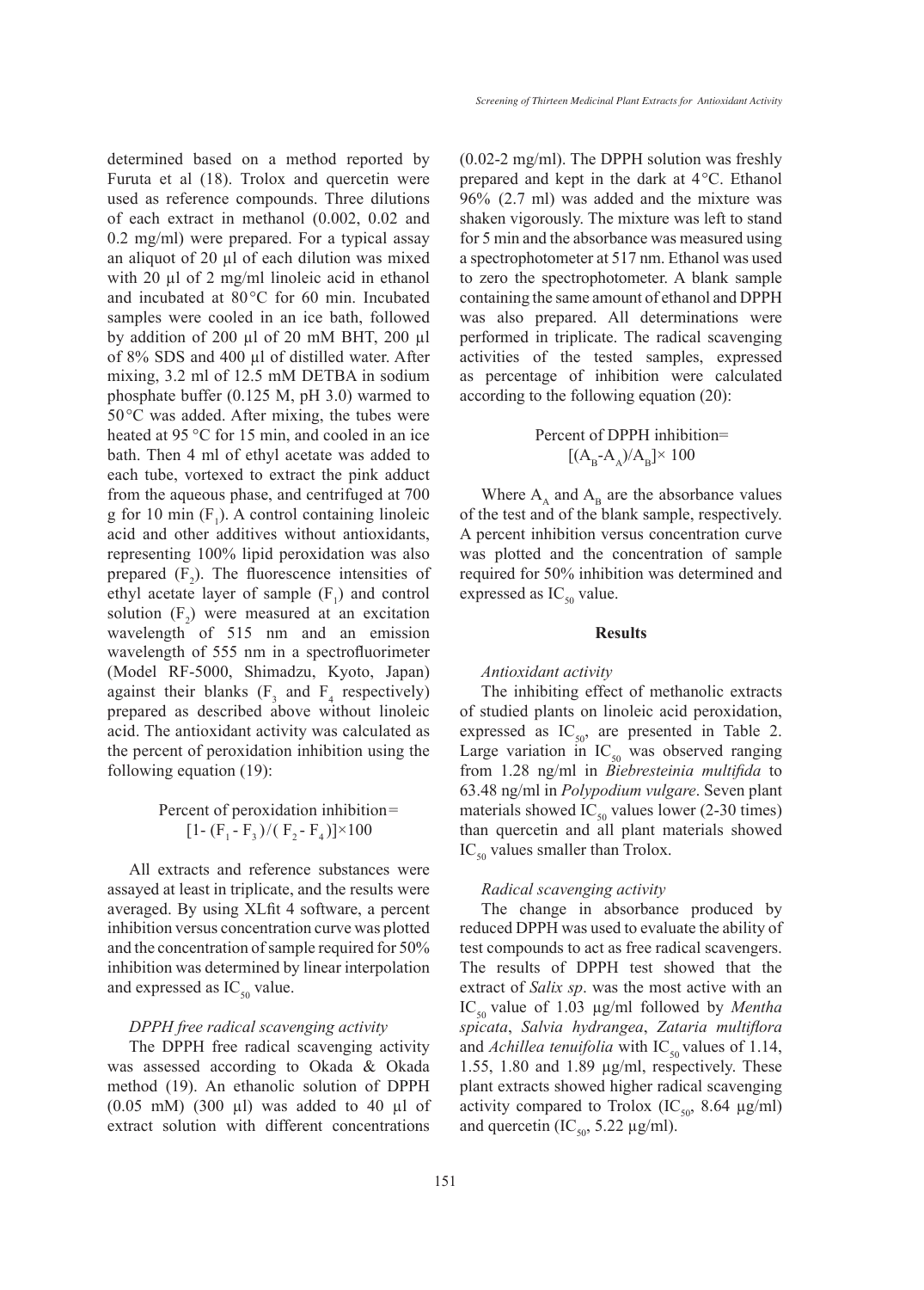## **Discussion**

In this study 13 medicinal plants, traditionally used in Iran for various disorders were studied for their antioxidant activity against linoleic peroxidation and free radical scavenging activity on DPPH. *Biebresteinia multifida* was the most active antioxidant against linoleic peroxidation with an IC<sub>50</sub> value of 1.28 ng/ml. The antioxidant activity of this plant material has not been reported before. The anti-inflammatory and analgesic activities of this plant have been studied (21) and there may be a relationship between these two effects.

*Salix sp*. was the most active radical scavenging plant material in our study with  $IC_{50}$ value of 1.03 µg/ml. The antioxidant activity of *Salix caprea* flowers has been reported before (22).

Literature survey indicated that antioxidant activity and radical scavenging activity of some other potent plant materials such as *Mentha spicata* (23-26) and *Curcuma zedoaria* (27) were also studied by others, which were in close agreement with the results of this study. The antinociceptive and anti-inflammatory effects of *Zataria multiflora* (28-30) and anti-inflammatory effects of sesquiterpens isolated from *Curcuma* 

*zedoaria* (31, 32) have been studied before.

Some of studied species in this report showed low radical scavenging activity compared to positive controls but moderate antioxidant activity against linoleic acid peroxidation or vice versa. The same results using different tests on plant materials were observed in some other studies (33-36). Different antioxidant and radical scavenging activity may partly be due to wide variety of antioxidant constituents such as phenolics, ascorbate and carotenoids. Also two types of antioxidants, inhibitors of free radicals which initiate oxidation and inhibitors of free radical chain propagation reactions, are known. Different mechanism of action and kinetics of the inhibitory effect of these antioxidants using different procedures resulted in the discrepancy of these findings (8, 12, 33). Owing to the complexity of the antioxidant materials and their mechanism of actions, it is obvious that no single testing method is capable of providing a comprehensive picture of the antioxidant profile of a studied samples and a combination of different methods is necessary. Despite such limitations, DPPH or linoleic acid peroxidantion methods can be helpful for primary screening and finding of novel antioxidants (37).

In conclusion, the results of the present

| $IC_{50(DPPH)}(\mu g/ml)^a$ | $IC_{so}$ (Linoleic acid peroxidation) (ng/ml) <sup>a</sup> | <b>Scientific name</b>            |
|-----------------------------|-------------------------------------------------------------|-----------------------------------|
| $8.64 \pm 0.03$             | $97.34 \pm 0.66$                                            | Trolox                            |
| $5.22 \pm 0.13$             | $40.83 \pm 3.39$                                            | Quercetin                         |
| $1.89 \pm 0.05$             | $39.71 \pm 1.72$                                            | Achillea tenuifolia Lam.          |
| $187.88 \pm 60.40$          | $30.67 \pm 4.35$                                            | Allium hirtifolium Boiss.         |
| $32.36 \pm 4.43$            | $7.65 \pm 1.07$                                             | Astragalus hamosus L.             |
| $37.14 \pm 3.23$            | $1.28 \pm 0.14$                                             | Biebresteinia multifida DC.       |
| 74.41±12.67                 | $24.85 \pm 2.15$                                            | Citrulus colocynthis (L.) Schrad. |
| $24.63 \pm 1.02$            | $39.77 \pm 4.67$                                            | Colchicum speciosum Stev.         |
| $10.60 \pm 1.53$            | $3.77 \pm 0.51$                                             | Curcuma zedoaria Rosc.            |
| $1.14 \pm 0.10$             | $4.16\pm0.11$                                               | Mentha spicata L.                 |
| $2.14 \pm 0.08$             | $63.48 \pm 6.89$                                            | Polypodium vulgare L.             |
| $1.03 \pm 0.05$             | $21.57 \pm 3.11$                                            | Salix sp.                         |
| $37.19 \pm 6.00$            | $52.35 \pm 1.28$                                            | Salvadora persica L.              |
| $1.55 \pm 0.09$             | $2.50 \pm 0.42$                                             | Salvia hydrangea DC.              |
| $1.80 \pm 0.17$             | $3.23 \pm 0.12$                                             | Zataria multiflora Boiss.         |

**Table 2.** Results of antioxidant and free radical scavenging activities of the plant extracts.

 $^{a}$  IC<sub>50</sub> values are represented as means $\pm$ SD (n=3).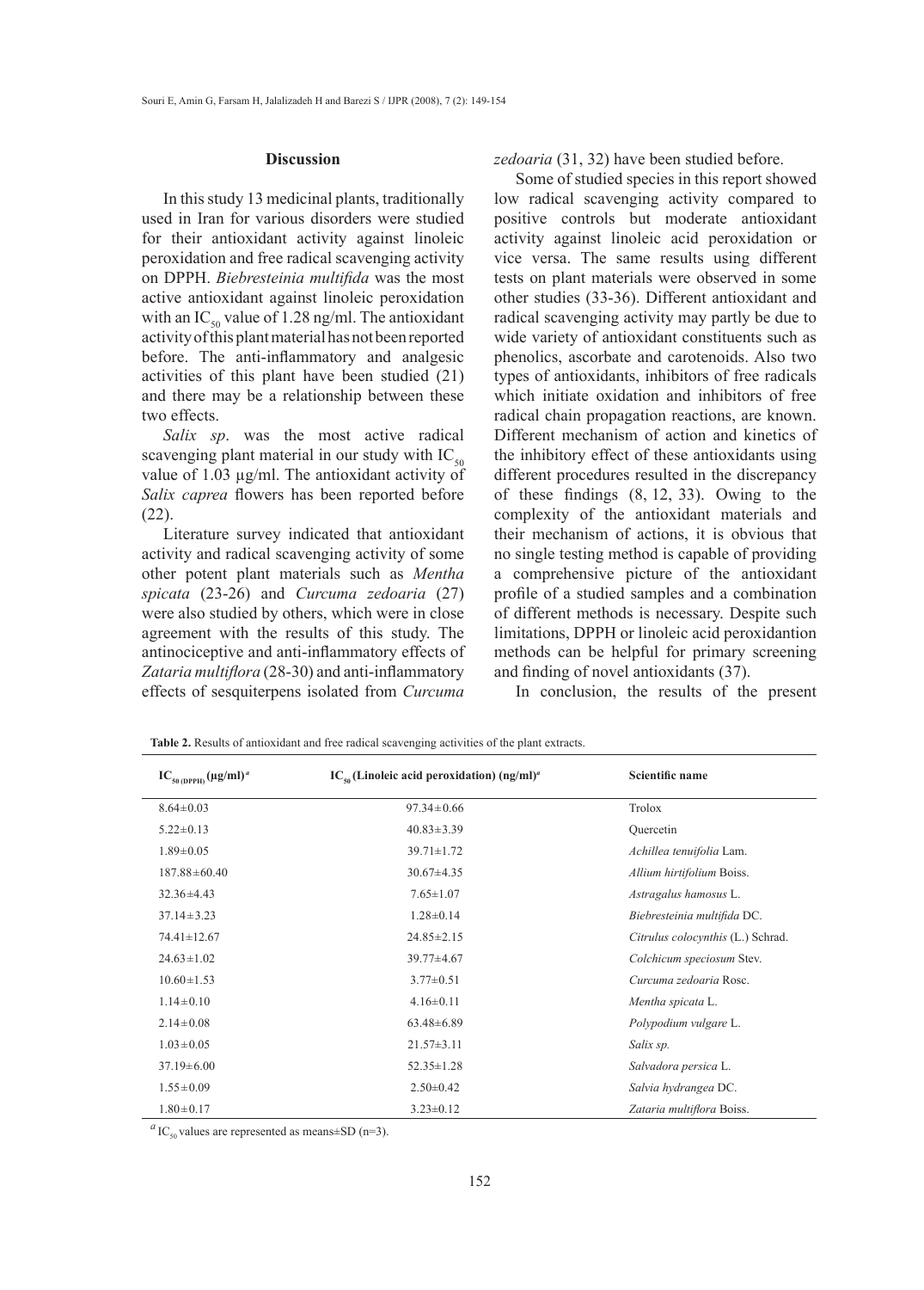study suggest that tested plant materials have moderate to potent antioxidant activity and/or free radical scavenging activity. However, we do not know what components in the plant extracts show these activities. More detailed studies on chemical composition of the plant extracts, as well as other in vivo assays are essential to characterize them as biological antioxidants which are beyond the scope of this study. It should also be kept in mind that antioxidant activity measured by in vitro methods may not reflect in vivo effects of antioxidants (38). Many other factors such as absorption/metabolism are also important. The findings of this study support this view that some medicinal plants are promising sources of potential antioxidant and may be efficient as preventive agents in some diseases. The providing data can just enrich the existing comprehensive data of antioxidant activity of plant materials.

## **References**

- Diaz MN, Frei B and Keaney JF. Antioxidants and (1) atherosclerotic heart disease. *N. Engl. J. Med*. (1997) 337: 408- 416
- Lang AE and Lozano AM. Parkinson's disease. First of (2) two parts. *Int. J. Cosmet. Sci.* (1998) 339: 111-114
- Halliwell B. The antioxidant paradox. *Lancet* (2000) (3) 355: 1179-1180
- (4) Metodiewa D and Koska C. Reactive oxygen species and reactive nitrogen species: relevance to cyto(neuro)toxic events and neurologic disorders. An overview. *Neurotox. Res.* (2000) 1: 197-233
- (5) Young IS and Woodside JV. Antioxidants in health and disease. *J. Clin. Pathol.* (2001) 54: 176-186
- (6) Heinecke JW. Oxidative stress: new approaches to diagnosis and prognosis in atherosclerosis. *Am. J. Cardiol.* (2003) 91: 12A-16A
- (7) Maxwell SRJ. Prospects for the use of antioxidant therapies. *Drugs* (1995) 49: 345-361
- (8) Kaur C and Kapoor HC. Antioxidant activity and total phenolic content of some Asian vegetables. *Int. J. Food Sci. Tech.* (2002) 37: 153-162
- Cesquini M, Torsoni MA, Stoppa GR and Ogo SH. t-(9) BuOH-induced oxidative damage in sickle red blood cells and the role of flavonoids. *Biomed. Pharmacother.* (2003) 57: 124-129
- (10) Larson RA. The antioxidants of higher plants. *Phytochem.* (1988) 27: 969-978
- (11) Gazzani G, Papetti A, Massolini G and Daglia M. Antiand pro-oxidant activity of water soluble components of some common diet vegetables and the effect of thermal treatment. *J. Agric. Food Chem.* (1998) 46: 4118- 4122
- $(12)$  Velioglu YS, Mazza G, Gao L and Oomah BD. Antioxidant activity and total phenolics in selected fruits, vegetables and grain products. *J. Agric. Food Chem.* (1998) 46: 4113-4117
- $(13)$  Cao G, Sofic ER and Prior RL. Antioxidant capacity of tea and common vegetables. *J. Agric. Food Chem.* (1996) 44: 3426-3431
- Eastwood MA. Interaction of dietary antioxidants *in*  (14) *vivo*: how fruit and vegetables prevent diseases? *Q. J. Med.* (1999) 92: 527-530
- (15) Block G and Patterson B. Fruits, vegetables and cancer prevention: a review of the epidemiological evidence. *Nutr. Cancer* (1992) 18: 1-29
- $(16)$  Ness AR and Powles JW. Fruit and vegetables and cardiovascular disease: a review. *Int. J. Epidemiol.* (1997) 26: 1-13
- (17) Amin G. *Popular Medicinal Plants of Iran*. Deputy of Research, Tehran University of Medical Sciences, Tehran (2005) 40-260
- Furuta S, Nishiba Y and Suda I. Fluorometric assay for (18) screening antioxidative activity of vegetables. *J. Food Sci.* (1997) 62: 526-528
- $(19)$  Okada Y and Okada M. Scavenging effect of soluble proteins in broad beans on free radicals and active oxygen species. *J. Agric. Food Chem.* (1998) 46: 401-406
- (20) Yen GC and Duh PD. Scavenging effect of methanolic extracts of peanut hulls on free-radical and activeoxygen species. *J. Agric. Food Chem.* (1994) 42: 629- 632
- Farsam H, Amanlou M, Dehpour AR and Jahaniani (21) F. Anti-inflammatory and analgesic activity of *Biebresteinia multifida* DC. root extract. *J. Ethnopharmacol.* (2000) 71: 443-447
- $(22)$  Alam MS, Kaur G, Jabbar Z, Javed K and Athar M. Evaluation of antioxidant activity of *Salix caprea* flowers. *Phytother. Res*. (2006) 20: 479- 483
- Elmastas M, Gucin I, Ozturk L and Gokce I. (23) Investigation of antioxidant properties of spearmint (*Mentha spicata* L.) *Asian J. Chem.* (2005) 17: 137-148
- (24) Choudhury RP, Kumar A and Garg AN. Analysis of Indian mint (*Mentha spicata*) for essential oil, trace and toxic elements and its antioxidant behavior. *J. Pharm. Biomed. Anal.* (2006) 41: 825- 832
- (25) Kiselova Y, Ivanova D, Chervenkov T, Gerova D, Galunska B and Yankova T. Correlation between the *in vitro* antioxidant activity and polyphenol content of aqueous extracts from Bulgarian herbs. *Phythother. Res.* (2006) 20: 961-965
- $(26)$  Kanatt SR, Chander R and Sharma A. Antioxidant potential of mint (*Mentha spicata* L.) in radiationprocessed lamb meat. *Food Chem.* (2007) 100: 451-458
- (27) Mau JL, La EYC, Wang NP, Chen CC, Chang CH and Chyau CC. Composition and antioxidant activity of the essential oil from *Curcuma zedoaria*. *Food Chem.* (2003) 82: 583-591
- (28) Hosseinzadeh H, Ramezani M and Salmani GA.